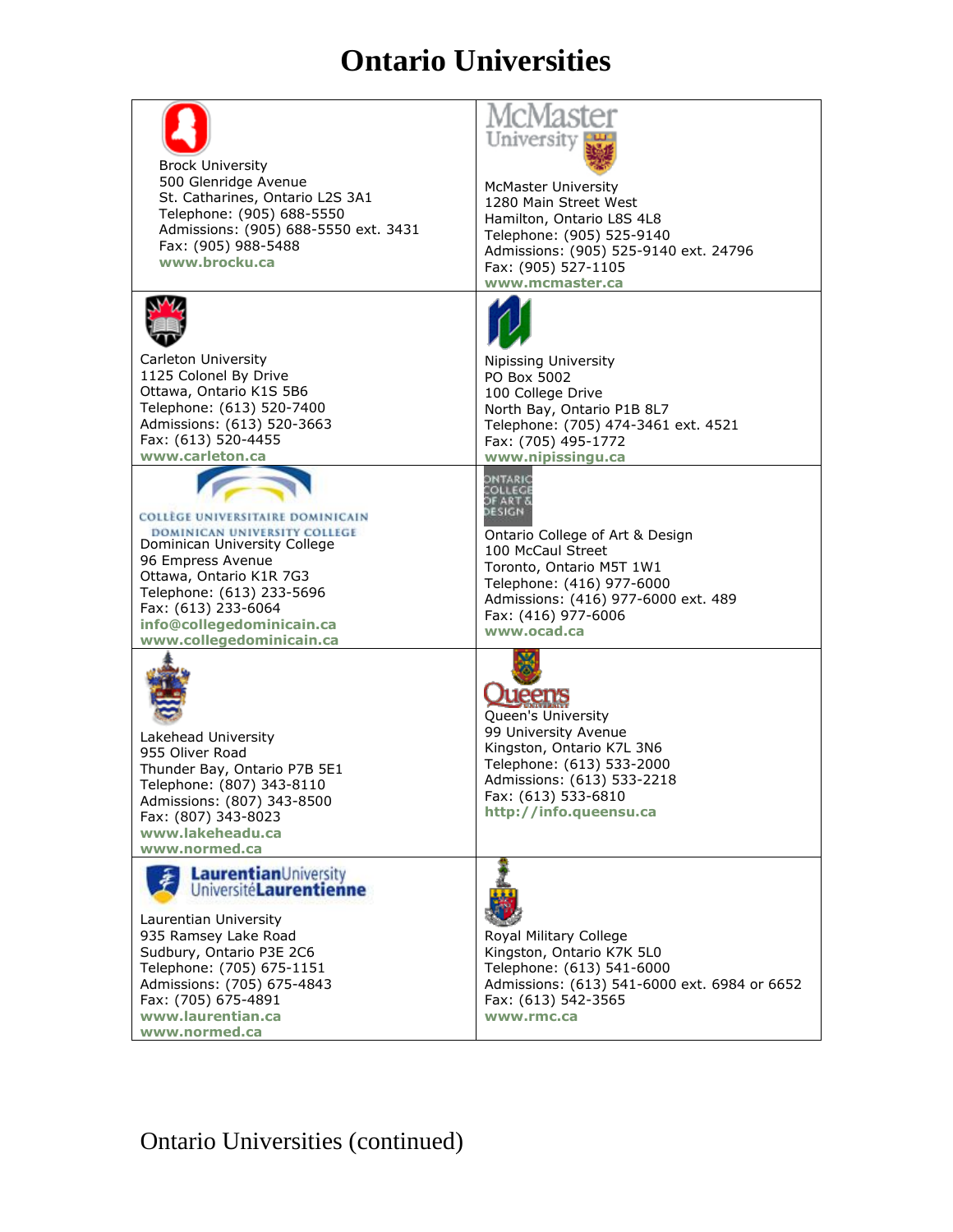

Ryerson University 350 Victoria Street Toronto, Ontario M5B 2K3 Telephone: (416) 979-5036 Admissions: (416) 979-5027 Fax: (416) 979-5221 **[www.ryerson.ca](http://www.ryerson.ca/)**



University of Toronto 27 King's College Circle Toronto, Ontario M5S 1A1 Telephone: (416) 978-2011 Admissions: (416) 978-2190 Fax: (416) 978-6089 Erindale College: (905) 828-5399 Scarborough College: (416) 287-7527 **[www.utoronto.ca](http://www.utoronto.ca/)**



Trent University PO Box 4800 Peterborough, Ontario K9J 7B8 Telephone: (705) 748-1011 Admissions: (705) 748-1215 Fax: (705) 748-1629 **[www.trentu.ca](http://www.trentu.ca/)**



University of Guelph 50 Stone Road East Guelph, Ontario N1G 2W1 Telephone: (519) 824-4120 Admissions: (519) 821-2130 Fax: (519) 766-9481 **[www.uoguelph.ca](http://www.uoguelph.ca/)**



University of Ontario Institute of Technology 2000 Simcoe Street North Oshawa, Ontario L1H 7L7 Telephone: (905) 721-3190 **[www.uoit.ca](http://www.uoit.ca/)**



u Ottawa

L'Université canadienne Canada's university

University of Ottawa 550 Cumberland Street Ottawa, Ontario K1N 6N5 Telephone (613) 562-5800 or 1-877-868-8292 Admissions: (613) 562-5800 ext. 5315 Fax: (613) 562-5105 **[www.uottawa.ca/welcome.html](http://www.uottawa.ca/welcome.html)**



University of Waterloo 200 University Avenue West Waterloo, Ontario N2L 3G1 Telephone: (519) 885-1211 Admissions: (519) 888-4567 ext. 3106 Fax: (519) 746-2882 **[www.uwaterloo.ca](http://www.uwaterloo.ca/)**



Western University of Western Ontario 1151 Richmond Street London, Ontario N6A 5B8 Telephone: (519) 661-2111 Admissions: (519) 661-2100 Fax: (519) 661-3388 **[www.uwo.ca](http://www.uwo.ca/)**



University of Windsor 401 Sunset Avenue Windsor, Ontario N9B 3P4 Telephone: (519) 253-4232 Admissions: (519) 253-4232 ext. 3315 Fax: (519) 971-3653 **[http://cronus.uwindsor.ca](http://cronus.uwindsor.ca/)**



Wilfrid Laurier University 75 University Avenue West Waterloo, Ontario N2L 3C5 Telephone: (519) 884-1970 Admissions: (519) 884-1970 ext. 3351 Fax: (519) 884-8826 **[www.wlu.ca](http://www.wlu.ca/)**

Ontario Universities (continued)